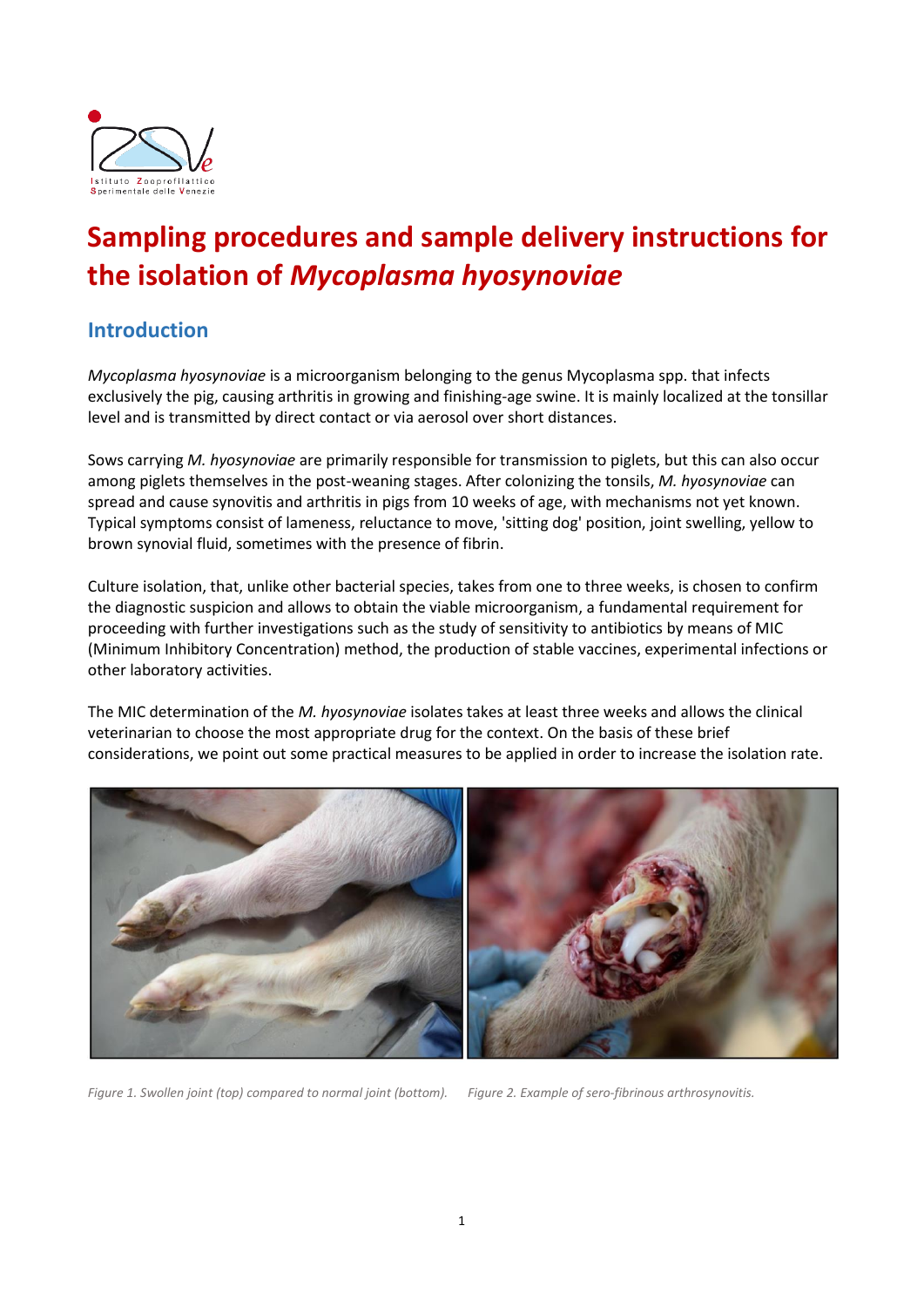#### **When to sample**

Attention should be paid to symptomatic animals not subjected to antibiotic treatment, in particular with macrolides, tetracyclines, fluoroquinolones and aminoglycosides which, being effective against mycoplasmas, may potentially affect the result of isolation.

#### **What to sample**

In case of arthritis in subjects over 10 weeks of age, the preferred sample for the isolation of *M. hyosynoviae* is joint fluid taken aseptically.

#### **How many samples to collect**

For the detection of *M. hyosynoviae,* 2 to 5 joint fluid samples taken from animals with evident clinical signs are sufficient.

#### **How to sample**

Sampling is an important critical point, capable of negatively affecting the entire isolation procedure; the main cause of mycoplasma isolation failure is bacterial contamination resulting from incorrect sampling procedure. We recommend to:

1. Remove the skin at the level of the affected joint; 2. Withdraw the joint fluid by inserting the needle into the joint; 3. Transfer the inflammatory fluid into a sterile test tube and uniquely identify the sample (s) delivered to the laboratory.

The procedure described refers to the sampling of deceased or euthanized animals.



*Figure 3: example of joint fluid sampling*